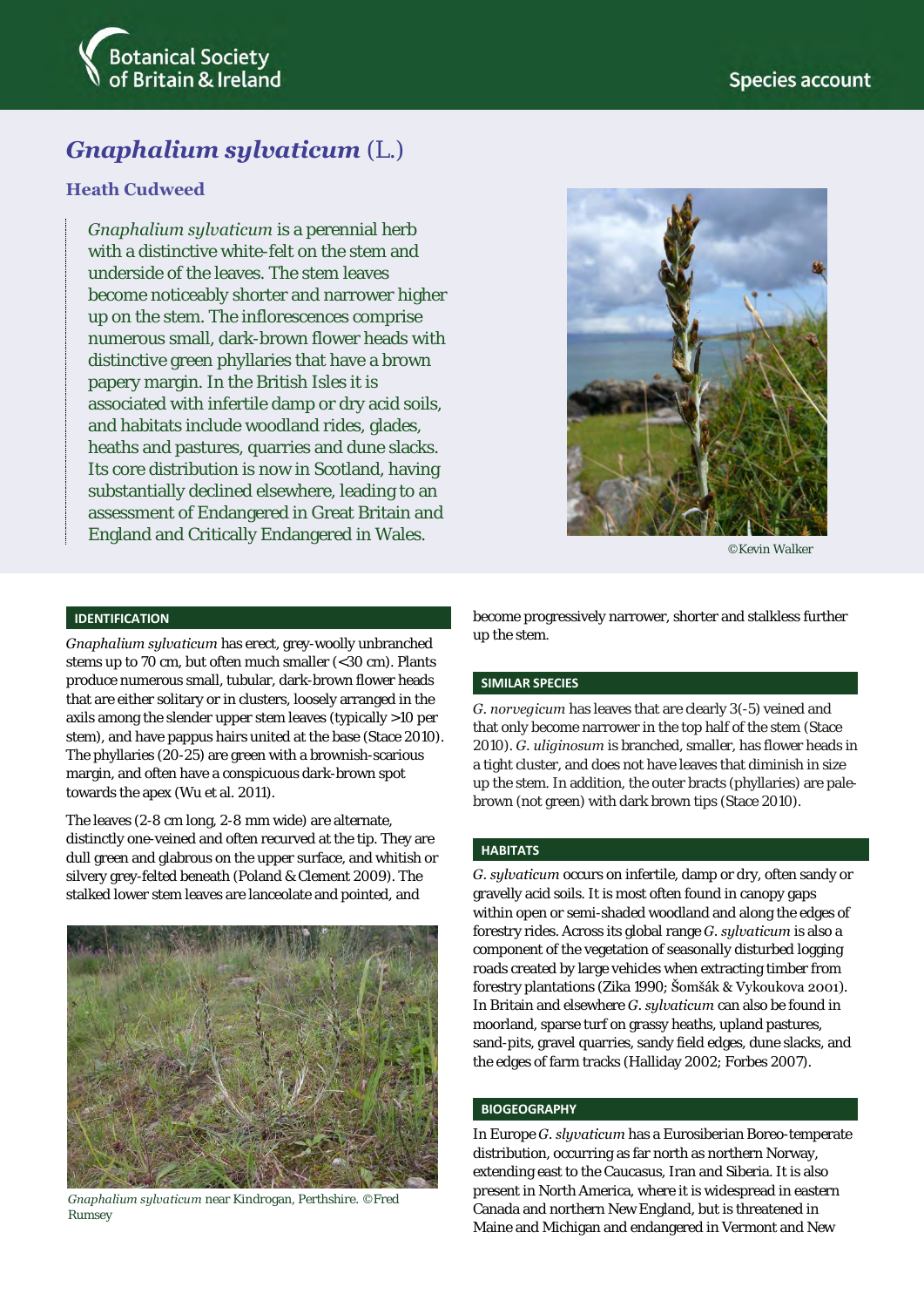# *Gnaphalium sylvaticum* (L.)

York State, where a single population exists in the Adirondack Mountains of northeastern New York on an old grassy logging road (Zika 1990).

It was once widespread throughout much of Britain and Ireland, but declines in recent years have led to its apparent disappearance from large swathes of England, Wales and Ireland, despite extensive afforestation operations occurring at the same time that should theoretically have benefitted the species (Halliday 2002).

The core of its range is now in northern and particularly north-eastern Scotland. In England it has declined but is thinly scattered and still locally common in south Northumberland, Cumberland, north Lincolnshire, west Norfolk, and southern and south-east areas, particularly the South and North Downs. In Wales, there are recent records from Brecknockshire, Caernarvonshire, Denbighshire and Monmouthshire, although it may only persist in the latter. Ireland has also suffered substantial fragmentation and isolation of populations, and most sites are now found in the northern counties (Forbes 2007). In the south, there are a small number of populations persisting in Wexford, and a single record post-1987 from north Kerry.

*G. sylvaticum* is a predominantly lowland species, although it has been recorded to 950 m at Knockchoilum, Inverness (Farrell 1994). It is rare north of the Arctic Circle, where it is replaced by *G. norvegicum*. In Lapland and Finland, both species can be found growing together, although *G. norvegicum* usually prefers damper ground.



Pustribution of *Gnaphalium sylvaticum* in Great Britain and **Push Pulling Property** Peterborough. Ireland.

# **ECOLOGY**

An early successional, short-lived rhizomatous perennial herb, flowering from July to September (-October). The small flowers of *G. sylvaticum* are occasionally visited by insects, and are probably wind-pollinated (Farrell 1994).

*G. sylvaticum* has elliptic, yellowish brown fruits (cypselas) with slightly brown–red unbranched hairs. It reproduces by seed (Grime et al. 2007) which become airborne and germinate in the autumn and/or spring, producing a basal leaf rosette from which a woody rootstock develops (Forbes 2007). Seeds may be long-lived in the soil, with germinants from one study in southern Sweden recorded from the seed bank but not from the above ground vegetation after 18 years (Milberg 1995).

Germination is thought to depend, at least in part, on the availability of damp, bare areas in full or partial sunlight, located near to the parent plant. Many of its habitats are subject to periodic disturbance, and consequently, populations may fluctuate greatly in numbers from year to year. It is speculated that a widespread but subtle decline in small-scale disturbance, including within mature plantations, has resulted in substantial decline, and this has been exacerbated by the isolation and fragmentation of sites through direct habitat loss and poor dispersal ability. However, more research into the reasons for the continuing decline of *G. sylvaticum* is urgently required.

#### **THREATS**

*G. sylvaticum* continues to decline throughout its range (Halliday 2002; Rand & Mundell 2011). It has been hypothesised that this is linked to a variety of factors, including the depletion of the seed bank through widespread application of herbicides and agrochemicals, herbicide drift, and a move towards winter-sown crops that greatly reduce the availability of suitable habitat (Forbes 2007). In addition, widespread soil nutrient enrichment and/or a prolonged cessation in woodland ride management or other small-scale disturbance activities is likely to have led to less open swards to the advantage of more vigorous competitors. Road building, mineral and rock extraction, and the spraying of forest track-ways have also been cited as possible reasons for decline.

## **MANAGEMENT**

A grazing or mowing regime (with arisings removed) helps to retain an open sward and also maintain the low nutrient value of grassland habitat. Small-scale disturbance is desirable, but frequent and excessive poaching or rutting may be damaging.

#### **REFERENCES**

Farrell, L. 1994. *Gnaphalium sylvaticum*. In: Stewart, A, Pearman, D.A, & Preston, C.D. 1994. pp. 197. *[Scarce plants](http://www.brc.ac.uk/plantatlas/index.php?q=content/scarce-plants-britain)  [in Britain](http://www.brc.ac.uk/plantatlas/index.php?q=content/scarce-plants-britain)*. Joint Nature Conservation Committee (JNCC),